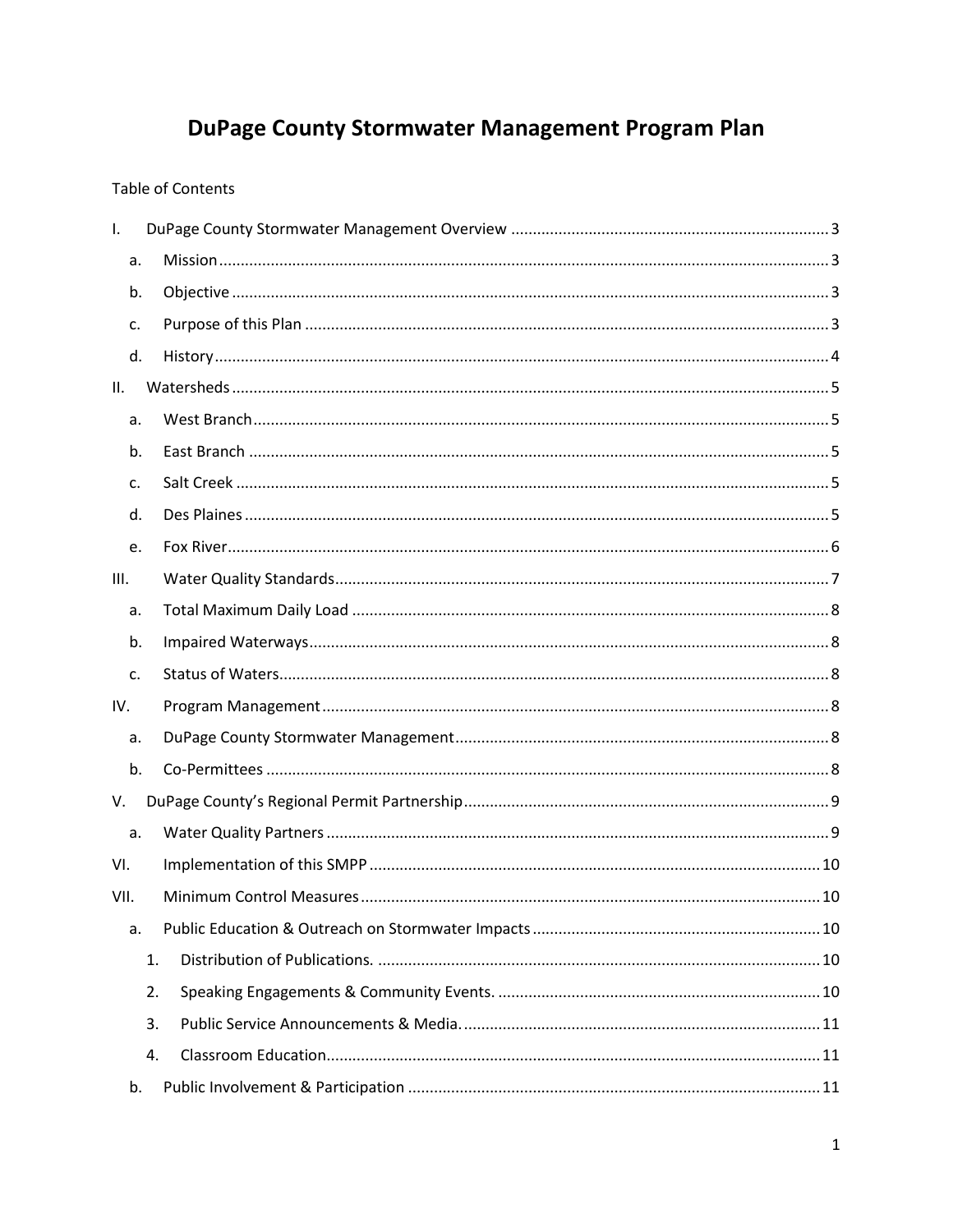|       | 1. |                                                                     |  |
|-------|----|---------------------------------------------------------------------|--|
|       | 2. |                                                                     |  |
|       | 3. |                                                                     |  |
|       | 4. |                                                                     |  |
|       | 5. |                                                                     |  |
| c.    |    |                                                                     |  |
| d.    |    |                                                                     |  |
| e.    |    | Post-Construction Stormwater Management in New- & Re-Development 15 |  |
| f.    |    |                                                                     |  |
| g.    |    |                                                                     |  |
| h.    |    |                                                                     |  |
| VIII. |    |                                                                     |  |
| IX.   |    |                                                                     |  |
| Х.    |    |                                                                     |  |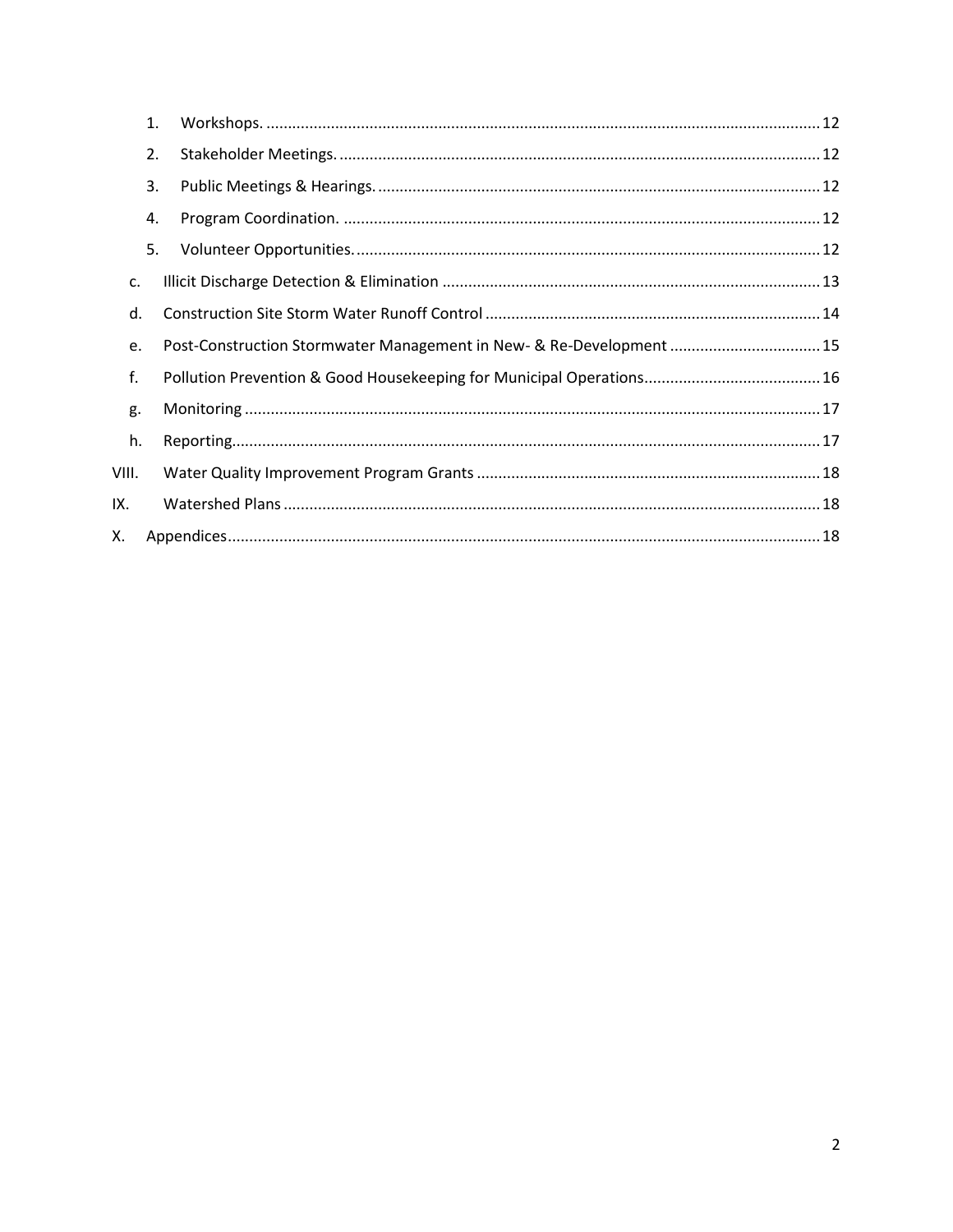# <span id="page-2-0"></span>I. DuPage County Stormwater Management Overview

### <span id="page-2-1"></span>a. Mission

DuPage County Stormwater Management strives to ensure all residents are provided with regional stormwater management. Stormwater Management's goal is to mitigate the effects of urbanization on stormwater drainage, resulting in the reduction of damaging flood events and an improvement to water quality in the County's waterways.

### <span id="page-2-2"></span>b. Objective

DuPage County Stormwater Management aims to reduce the existing potential for stormwater damage to public health, safety, life and property; control future increases in stormwater damage; protect and enhance the quality, quantity and availability of water resources; preserve and restore existing aquatic and riparian environments; control sediment and erosion near drainage ways, developments and construction sites; and promote equitable, acceptable and legal measures for stormwater management.

### <span id="page-2-3"></span>c. Purpose of this Plan

The purpose of the SMPP is to meet the minimum standards required by the United States Environmental Protection Agency (USEPA) under the National Pollutant Discharge Elimination System (NPDES) Phase II program. Federal regulations through the USEPA require that all Municipal Separate Storm Sewer Systems (MS4s), partially or fully in urbanized areas based on the 2000 census, obtain stormwater permits for their discharges into receiving waters. Illinois EPA issued a new version of its MS4 Permit (Appendix X.a). This most recent version of the permit became effective on March 1, 2016 and will be reissued on March 1, 2021. According to the permit, MS4s have 180 days from the effective date of the permit to comply with any changes or new provisions contained in the permit.

The SMPP describes the procedures and practices that can be implemented by DuPage County and permit partners toward the goal of reducing the discharge of pollutants within stormwater runoff in order to comply with Federal standards. Compliance with the plan is intended to protect water quality, thus contributing to the following amenities:

- cleaner lakes and streams,
- improved recreational opportunities and tourism,
- flood damage reduction,
- better aesthetics and wildlife habitat, and
- a safer and healthier environment for the citizens.

The SMPP addresses the primary program elements, including the way the County:

- previews, permits and inspects construction activity within its limits;
- manages the planning, design and construction of projects performed within its limits;
- maintains its facilities and performs its day-to-day operations;
- works toward protecting the receiving waters from illicit discharges;
- provides public education and outreach;
- trains its employees in carrying out and reporting program activities; and
- continually monitors and evaluates the program.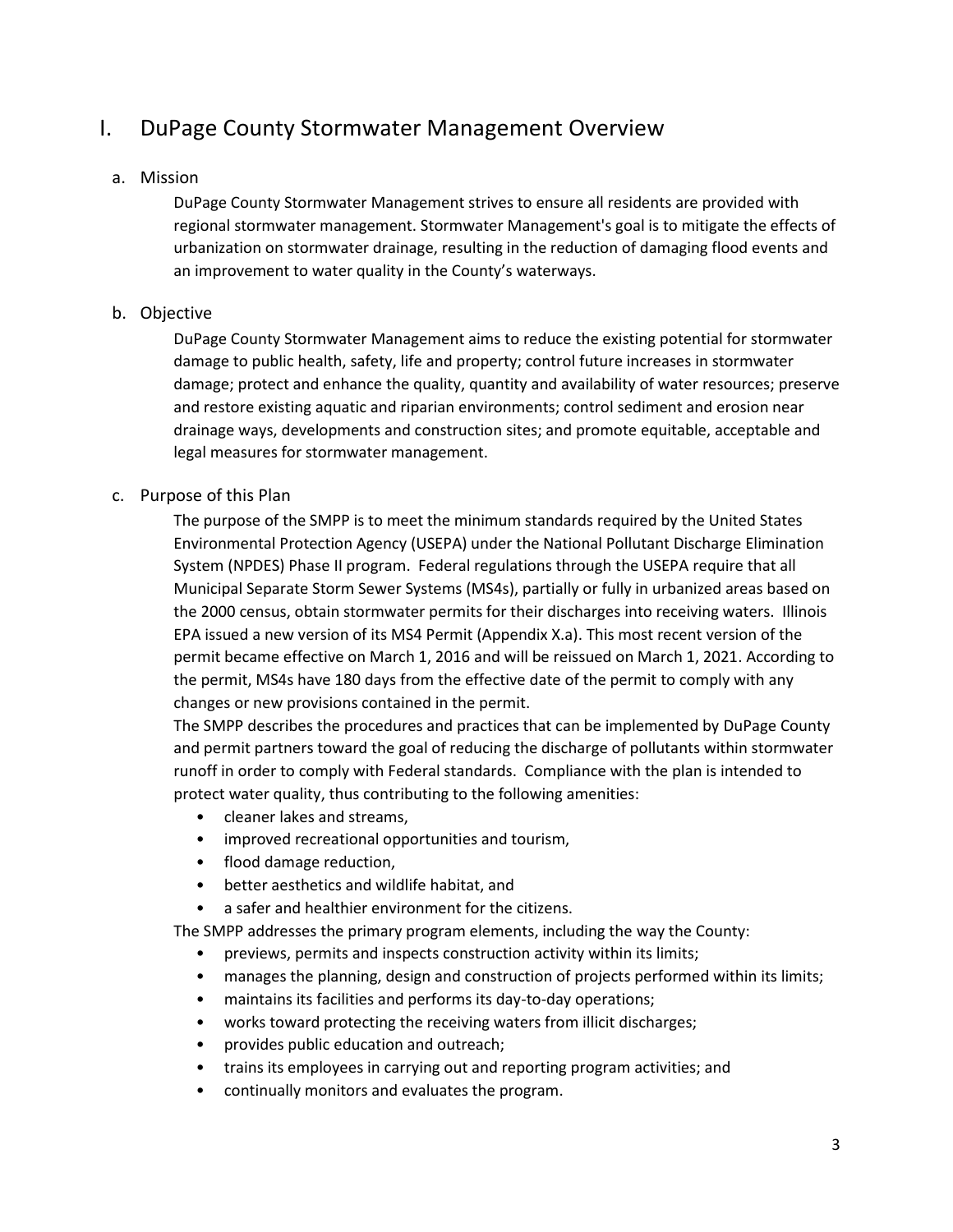- <span id="page-3-0"></span>d. History
	- In 1972, the Federal Water Pollution Control Act Amendment began prohibiting pollutant discharge in waters throughout the United States. Currently, any discharge must be authorized by a National Pollutant Discharge Elimination System (NPDES) permit—under which DuPage County operates.
	- The Clean Water Act of 1977 created a list of toxic pollutants ranked in order of priority. Additionally, it identified industries for technology-based controls.
	- The 1983 Winfield Creek Pilot Study began the development of regional stormwater planning within DuPage County.
	- Following historic floods in the mid-1980s throughout the Chicago Metropolitan Area, the Illinois General Assembly authorized DuPage, Kane, Lake, McHenry and Will Counties to create and fund regional stormwater management programs.
	- Following Illinois' legislation in 1986, DuPage County organized a joint committee of County and municipal representatives to address stormwater issues.
	- The Water Quality Act of 1987 focused on stormwater permitting requirements for municipalities and industrial activity to reduce the discharge of pollutants into Waters of the State. It required large municipalities to take steps to reduce polluted stormwater runoff, setting the groundwork for Phase I of the NPDES permitting in 1990.
	- Under the authorization from state legislation, the current Stormwater Management Planning Committee was formed in 1988 to oversee Stormwater Management.
	- The Stormwater Management Plan (Plan) was adopted by the DuPage County Board in 1989 (Appendix X.b). This Plan established the goals, objectives and policies for developing a successful stormwater management program. In accordance with the Plan, the DuPage County Stormwater and Floodplain Ordinance (Ordinance) was adopted in October of 1991 and went into effect in February of 1992. The Plan and the Ordinance set the foundation for the DuPage County Stormwater Management Program.

As outlined in the Plan, the six goals guiding the Stormwater Management Program are:

- 1. Reduce the existing potential for stormwater damage to public health, safety, life and property.
- 2. Control future increases in stormwater damage within DuPage County and in areas of adjacent counties affected by DuPage County drainage.
- 3. Protect and enhance the quality, quantity and availability of surface and groundwater resources.
- 4. Preserve and enhance existing aquatic and riparian environments and encourage restoration of degraded areas.
- 5. Control sediment and erosion in and from drainage ways, developments and construction sites.

6. Promote equitable, acceptable and legal measures for stormwater management. Each community who has adopted the DuPage County Ordinance is required to designate a Stormwater Administrator to execute the Ordinance. In addition, Stormwater Administrators and other municipal engineers provide input in countywide regulations through the Municipal Engineers Group (MEG) and Municipal Engineers Discussion Group (MEDG), which convene monthly. The DuPage County Countywide Stormwater and Flood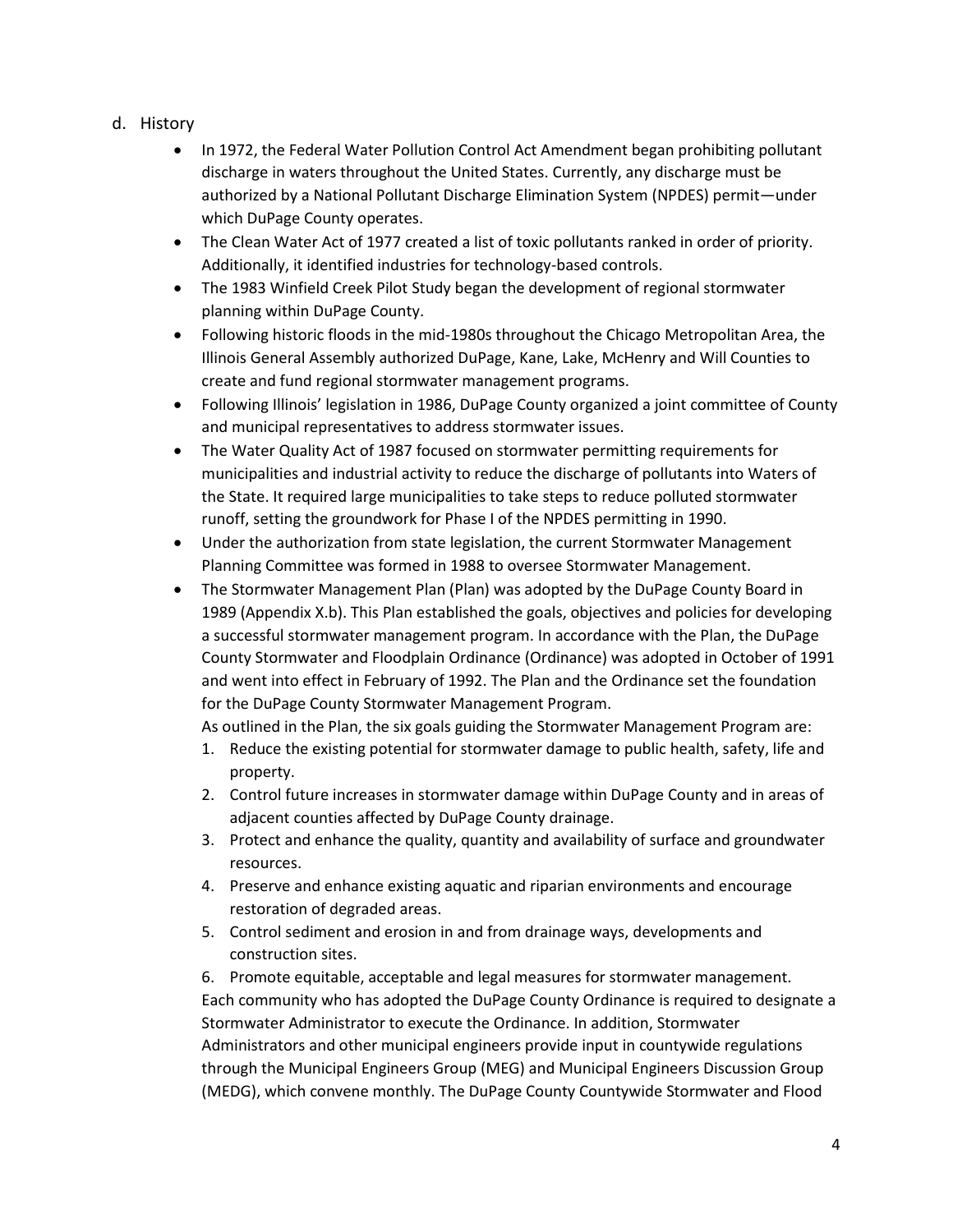Plain Ordinance (DCCSFPO) was adopted in 1991 (Appendix X.3). The principal purpose of the DCCSFPO is to promote effective, equitable, acceptable and legal stormwater management, wetland protection and water quality measures.

- In 1999, Phase II regulations expand the existing NPDES stormwater program (Phase I) by addressing stormwater discharges from small (less than 100,000 population) municipalities and construction sites disturbing between one and five acres.
- In 2001, DuPage County Stormwater Management Plan's Appendix J Water Quality Enhancements was approved (Appendix X.c).
- The expanded Phase II program began in March 2003 with the issuance of the ILR40 Permit to Discharge Stormwater from Small Municipal Separate Storm Sewer Systems. The Permit required small MS4s in urbanized areas to obtain NPDES permits and implement six (6) minimum control measures. An urbanized area as delineated by the US Census Bureau is defined as a central place or places and the adjacent densely settled surrounding area that together have a residential population of at least 50,000 people and an overall population density of at least 500 people per square mile. Permit No. ILR40 is attached to this document as Appendix X.a.

### <span id="page-4-0"></span>II. Watersheds

Five major watersheds are found in DuPage County. These are the West Branch DuPage River, East Branch DuPage River, Salt Creek, Des Plaines River, and Fox River.

<span id="page-4-1"></span>a. West Branch

The West Branch DuPage River is located in western DuPage County and is part of the Des Plaines River Watershed. The headwaters originate in Cook County where the waterway flows north to south through DuPage County. The watershed encompasses approximately 128 square miles. The West Branch converges with the East Branch DuPage River in Will County.

<span id="page-4-2"></span>b. East Branch

The East Branch DuPage River originates in north-central DuPage County. The watershed is approximately 81 square miles. The East Branch is a tributary to the Des Plaines River and flows south through DuPage County's eastern communities and meets the West Branch to form the main stem of the DuPage River in northern Will County.

<span id="page-4-3"></span>c. Salt Creek

Salt Creek is within the Des Plaines River Watershed and originates north of the DuPage County border in Cook County. The watershed is approximately 100 square miles. It runs southeast from Cook County, through DuPage County and then back east into Cook County.

<span id="page-4-4"></span>d. Des Plaines

Several tributaries in DuPage County drain directly into the Des Plaines River. These include Sawmill Creek, Flagg Creek, Addison Creek, Silver Creek (Bensenville ditch), Willow Creek, Crystal Creek, and Black Partridge Creek. The Des Plaines River flows from southeastern Wisconsin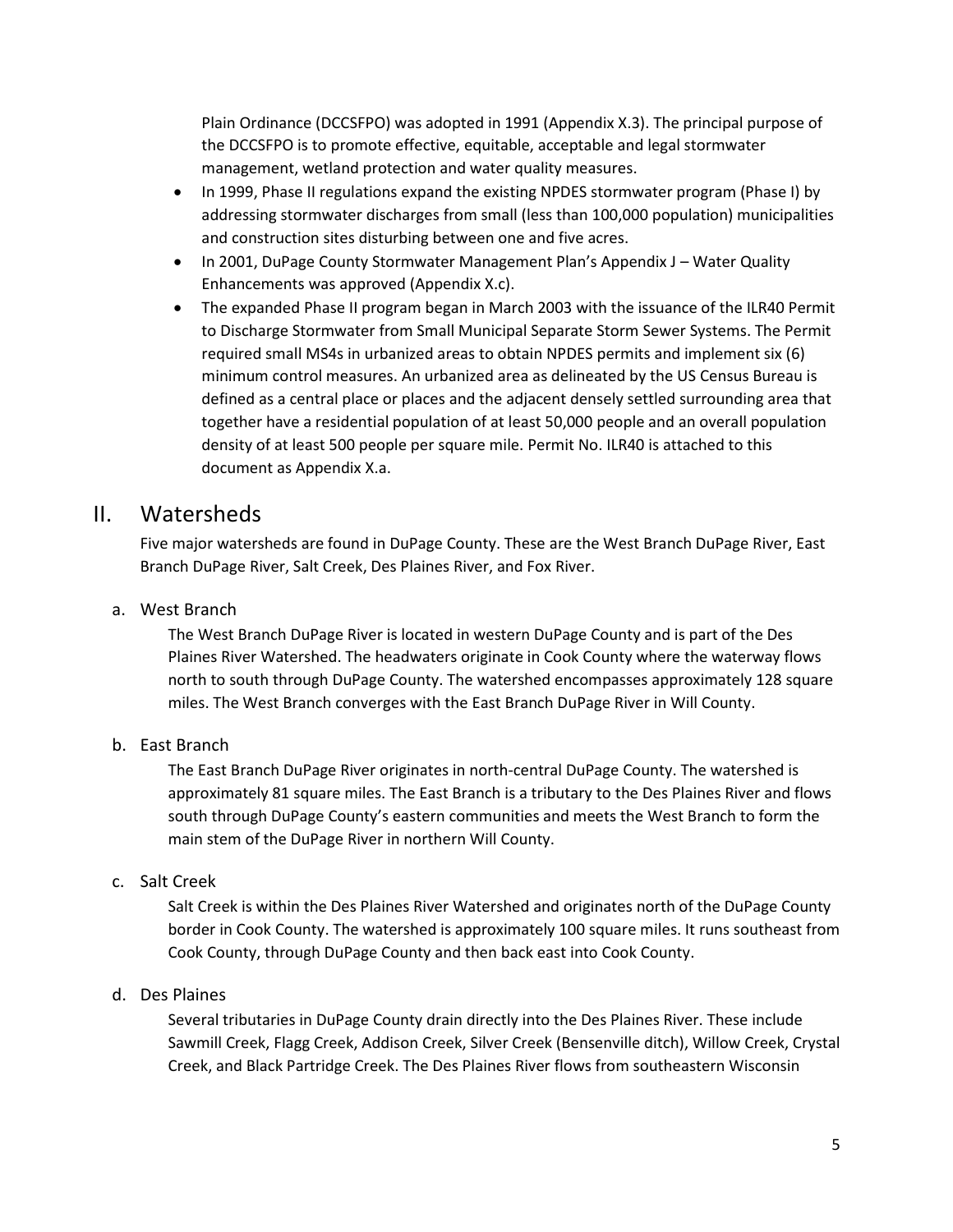through northeastern Illinois to the confluence with the Kankakee River forming the Illinois River.

<span id="page-5-0"></span>e. Fox River

Brewster Creek, Norton Creek, Wabaunsee, and Indian Creek are direct tributaries to the Fox River. The Fox River originates in Wisconsin and flows through Illinois, including DuPage County before converging with the Illinois River in Ottawa, IL.



*Figure 1. DuPage County Watersheds*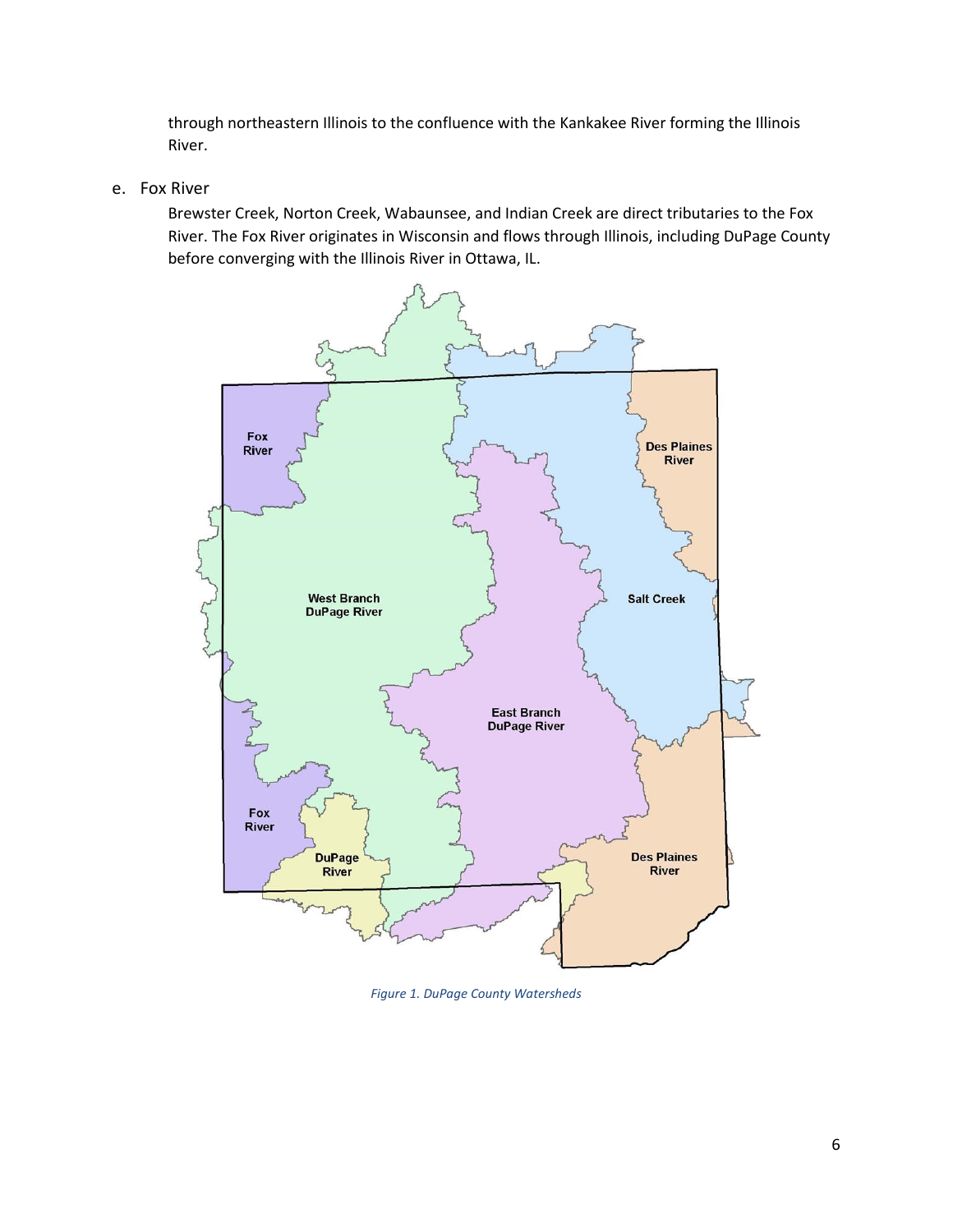

*Figure 2. DuPage County Stream System*

### <span id="page-6-0"></span>III. Water Quality Standards

The 1987 Water Quality Act established new requirements and funding, through the Clean Water Act Section 319, for states to develop and implement nonpoint source pollution control. Specifically, Section 319 required each state to: (1) identify navigable waters that, without government action to control non-point sources of pollution, cannot be reasonably expected to maintain applicable water quality standards or goals; (2) identify nonpoint sources that add significant amounts of pollution to affected waters; and (3) develop a nonpoint source water pollution plan on a watershed-by-watershed basis. The Illinois Environmental Protection Agency (IEPA) created a program to comply with these federal regulations.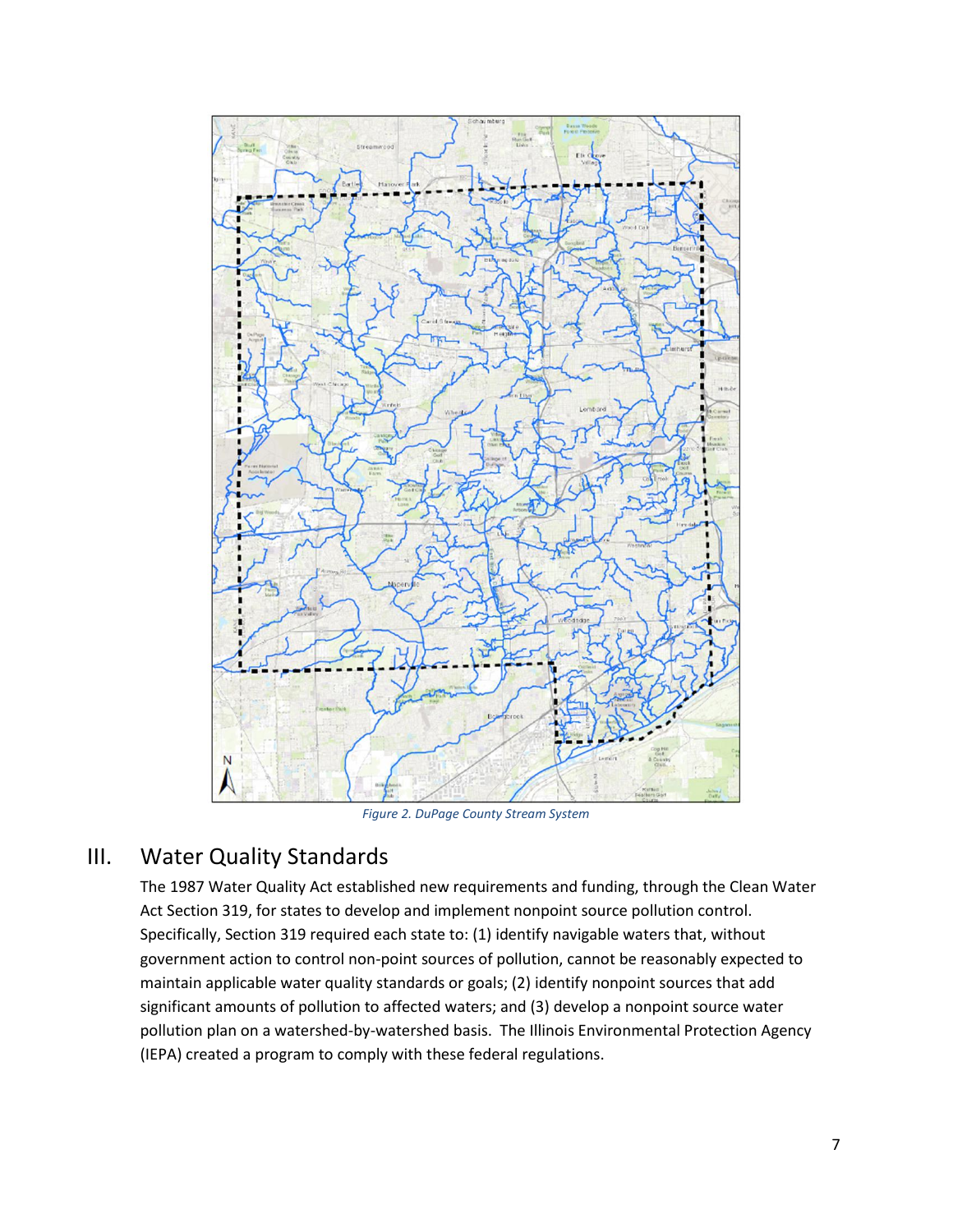### <span id="page-7-0"></span>a. Total Maximum Daily Load

The Clean Water Act requires that a Total Maximum Daily Load (TMDL) be developed for each pollutant of an impaired water body. A TMDL is an estimation of the maximum amount of a pollutant that a waterbody can receive and still meet water quality standards. It assesses contributing point and nonpoint sources to identify pollution reductions necessary for designated use attainment. Pollutant reductions are then allocated to contributing sources, thus triggering the need for pollution control and increased management responsibilities amongst sources in the watershed. More information on TMDLs, including current reports, can be found on the IEPA's website[: https://www2.illinois.gov/epa/Pages/default.aspx](https://www2.illinois.gov/epa/Pages/default.aspx)

### <span id="page-7-1"></span>b. Impaired Waterways

Every two years, in accordance with Sections 305(b) and 303(d) of the federal Clean Water Act, the Illinois Environmental Protection Agency (IEPA) must report to the U.S. Environmental Protection Agency on the quality of Illinois surface water (e.g., lakes, streams, Lake Michigan, wetlands) and groundwater resources (Section 305(b)) and provide a list of those waters where their designated uses are deemed 'impaired' (Section 303(d)). A list of impaired waterways can be found in Appendix X.d.

### <span id="page-7-2"></span>c. Status of Waters

Impairment status, causes, and sources of DuPage County waterways can be found in Appendix X.5 of this document.

### <span id="page-7-3"></span>IV. Program Management

The Illinois EPA General NPDES Permit No. ILR40 allows MS4s to partner together to implement their stormwater management program. DuPage County Stormwater Management Department has established a Countywide NPDES Program partnering with 41 municipalities and townships to achieve these goals of the ILR40 in a more cost and time efficient manner.

### <span id="page-7-4"></span>a. DuPage County Stormwater Management

DuPage County Stormwater Management Department was established in 1989 and is guided by the DuPage County Stormwater Management Planning Committee and Stormwater Management Plan. The Stormwater Management Planning Committee is comprised of six County Board elected officials and six municipal members from each of the County's districts. They work closely with Stormwater Management staff in both day-to-day operations and in the development of larger projects and initiatives.

#### <span id="page-7-5"></span>b. Co-Permittees

The 41 participating co-permitees are listed in Section V. Each co-permittee (municipality or township road district) is responsible for specific duties in fulfilling NPDES permit requirements as outlined in an intergovernmental agreement with DuPage County.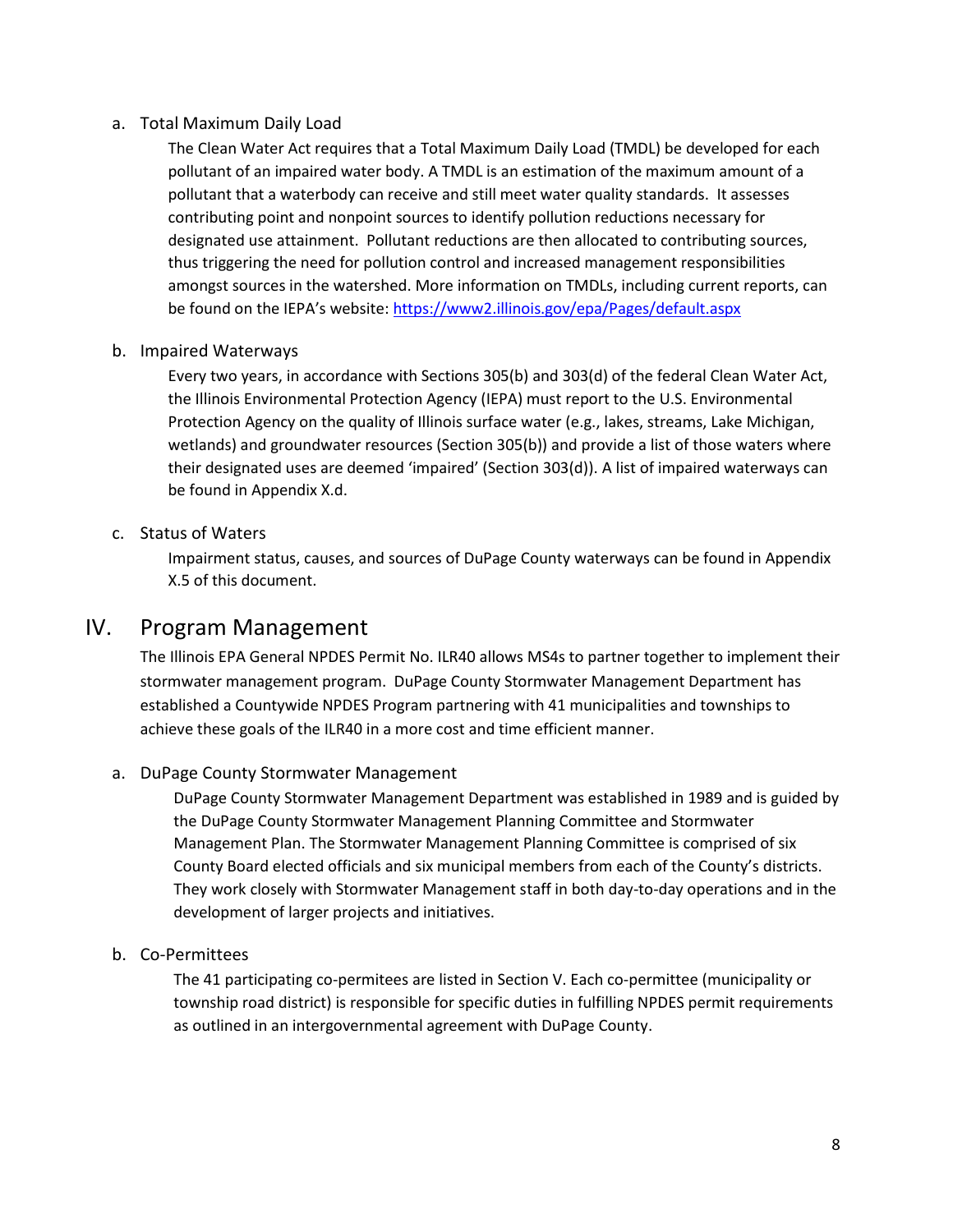# <span id="page-8-0"></span>V. DuPage County's Regional Permit Partnership

The DuPage County program was created to address the National Pollutant Discharge Elimination System (NPDES) Phase II permit on a regional, specifically watershed, scale to reduce redundancy in services. By mutual agreement, the program addresses the six minimum control measures, as well as provides monitoring and reporting on behalf of all participating MS4s (co-permittees). This shared responsibility reduces cost and burden on the MS4s while providing the same or better level of service. Each MS4 chooses to participate in the County's program at a specific level of service formalized in an intergovernmental agreement. A minimum level of participation is required from all municipalities in the watershed to provide a comprehensive watershed wide program. These efforts take place throughout the East Branch DuPage River, West Branch DuPage River, and Salt Creek watersheds within the DuPage County, as well as where these watersheds extend into neighboring counties and municipalities as well as within communities whose boundaries extend into the Des Plaines River and Fox River watersheds. The following MS4s are included in the DuPage County program:

| Village of Addison                |
|-----------------------------------|
| <b>Addison Township</b>           |
| <b>Village of Bartlett</b>        |
| Village of Bensenville            |
| Village of Bloomingdale           |
| <b>Bloomingdale Township</b>      |
| Village of Burr Ridge             |
| Village of Carol Stream           |
| <b>Village of Clarendon Hills</b> |
| City of Darien                    |
| <b>Village of Downers Grove</b>   |
| Downers Grove                     |
| Township                          |
| City of Elmhurst                  |
| Village of Glen Ellyn             |

Village of Glendale **Heights** Village of Hanover Park Village of Hinsdale Village of Itasca Village of Lemont Village of Lisle Lisle Township Village of Lombard Milton Township City of Naperville Naperville Township Village of Oak Brook City of Oakbrook Terrace Village of Roselle

Village of Villa Park City of Warrenville Village of Wayne Wayne Township City of West Chicago Village of Westmont City of Wheaton Village of Willowbrook Village of Winfield Winfield Township City of Wood Dale Village of Woodridge York Township

#### <span id="page-8-1"></span>a. Water Quality Partners

In addition to the efforts of DuPage County, municipal, and township governments, several other organizations within DuPage County have worked to implement the pollutant reduction goals outlined in the various TMDL reports produced for Illinois' impaired waters. These organizations include the DuPage River Salt Creek Workgroup, Lower Des Plaines Ecosystem Partnership, and Fox River Ecosystem Partnership.

In response to concerns about TMDLs under development, a group of local municipalities, Publicly Owned Treatment Works (POTWs), and environmental organizations formed the DuPage River Salt Creek Workgroup (DRSCW). Beginning in 2007, DRSCW began collecting data throughout the East Branch DuPage River Watershed by establishing three monitoring stations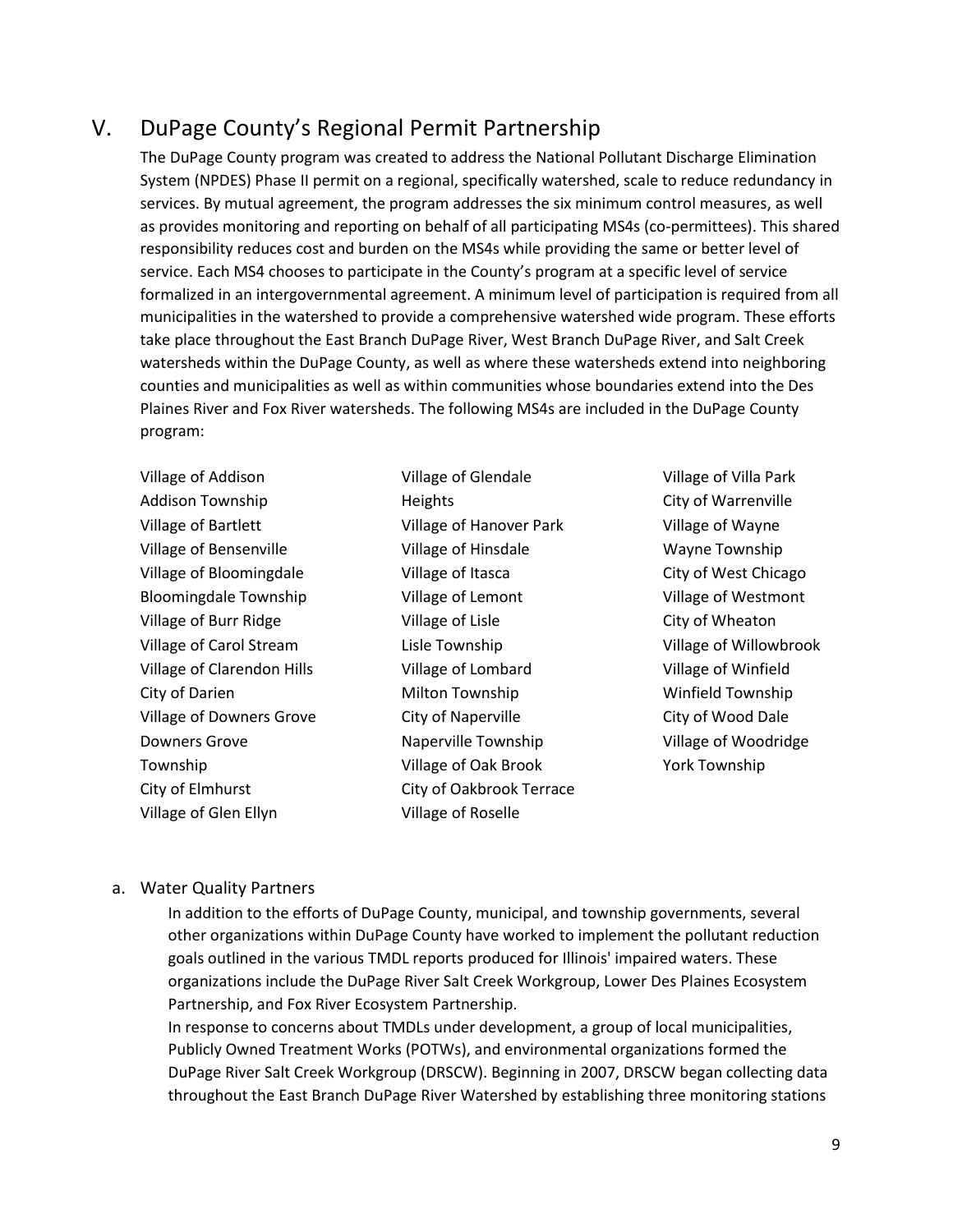to gather chemical, biological, and habitat information. DRSCW then used this data to assess existing conditions by using a statistical analysis to identify which parameters are degrading aquatic life. Remediation projects were then developed to address these issues, some of which have been implemented.

# <span id="page-9-0"></span>VI. Implementation of this SMPP

Coordination between the DuPage County Stormwater Management and co-permittees occurs through partnership in fulfilling the Minimum Control Measures. DuPage County Stormwater Management is the primary entity responsible for meeting Public Education and Outreach, Public Participation and Involvement, and Illicit Discharge Detection and Elimination. Construction Site Runoff Control and Post-Construction Best Management Practices are administered under the DuPage County Countywide Stormwater and Floodplain Ordinance. Each MS4 is responsible for day-to-day activities involving Pollution Prevention and Good Housekeeping, however, DuPage County Stormwater Management provides staff training and guidance to co-permittees. Roles and responsibilities under the program are listed in more detail in Section VII.

At the end of the yearly reporting period (March 1 – February 28/29) a binder shall be created to document SMPP related activities to IEPA, or their authorized agent, in the case of an audit. It is anticipated that implementation of this SMPP constitutes compliance with the program. The SMPP shall be posted on the DuPage County and co-permittee websites. Annual Reports, Monitoring Data, NOI and Stormwater Management Plans shall also be posted on each MS4's website and be kept for a minimum of 5-years.

### <span id="page-9-1"></span>VII. Minimum Control Measures

<span id="page-9-2"></span>a. Public Education & Outreach on Stormwater Impacts

DuPage County Stormwater Management conducts public education and outreach activities throughout the region on a multitude of topics, such as watershed planning efforts, water quality, and best management practices (BMPs). On staff is a full time Stormwater Communications Supervisor who is responsible for managing stormwater education and outreach. The County also contracts annually with several organizations that assist in providing additional education and outreach services pertaining to both technical and general education on stormwater impact topics.

- <span id="page-9-3"></span>1. Distribution of Publications. Stormwater Management has created several handouts and brochures pertaining to sources of pollutants in waterways and water quality BMPs. These, as well as handouts from other entities, are distributed at public events, at the DuPage County complex, and through municipal partners. They are also available online at [https://www.dupageco.org/EDP/Stormwater\\_Management/1163/.](https://www.dupageco.org/EDP/Stormwater_Management/1163/) Informational topics include rain barrels, rain gardens, native plants, other green infrastructure techniques, citizen monitoring of waterways and seasonal BMPs for the spring, summer, fall and winter.
- <span id="page-9-4"></span>2. Speaking Engagements & Community Events. Stormwater Management coordinates, hosts, and presents at many workshops and community events countywide throughout the year. Staff also invite outside speakers who are experts on particular topics to present.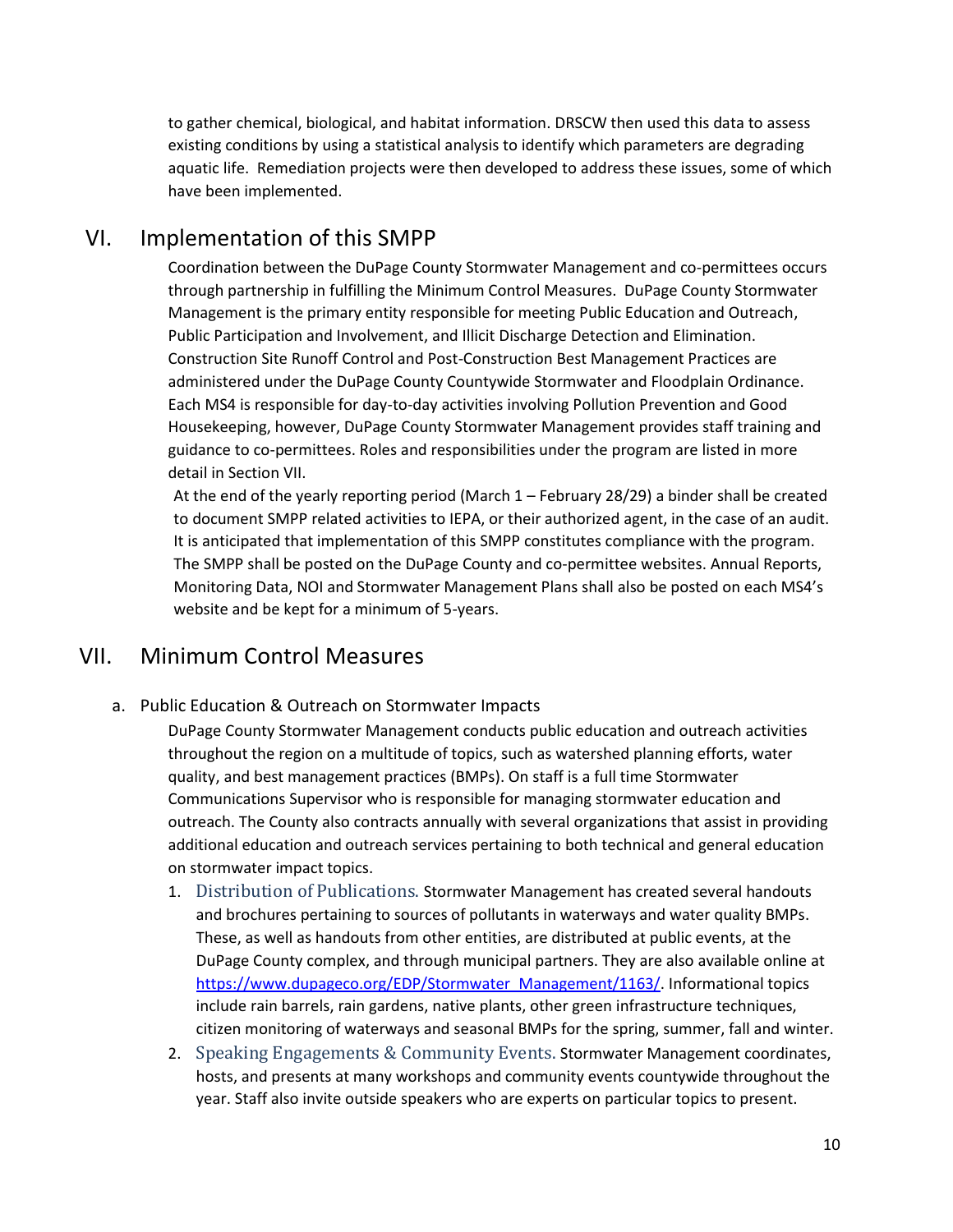These events are held for residents, community groups, professional organizations, businesses, and governmental agencies. Among the topics discussed are water quality efforts for the watersheds, methods for pollutant reduction, during and after construction BMPs, native vegetation, and green infrastructure. In accordance with NPDES requirements, presentations include information on the potential impacts and effects of stormwater discharge due to climate change. Presentations may be recorded and posted online for use by the County and municipalities for new staff or as a refresher course.

<span id="page-10-0"></span>3. Public Service Announcements & Media. Stormwater Management has taken advantage of technology to enhance outreach efforts. The department runs Facebook, Twitter and YouTube pages that detail water quality trends and highlight practices that can reduce the transport of pollutants into waterways. The County promotes these informational outlets using a Stormwater Management monthly e-newsletter. In addition, Stormwater Management engages in direct media relations using press releases and advisories to promote seasonal BMPs, events, and other stormwater-related news. Stormwater Outreach Social Media Links:

<https://twitter.com/lovebluedupage> <https://www.youtube.com/user/lovebluelivegreen> <https://www.facebook.com/lovebluedupage>

<span id="page-10-1"></span>4. Classroom Education. In partnership with schools and local educational organizations, DuPage County students are educated on stormwater management and water quality. Using several watershed models owned or borrowed by the County, students learn how watersheds work, including the transport of pollutants from watershed-wide land uses to waterways via stormwater. The students also learn about green infrastructure, such as rain gardens, permeable pavers, green roofs, native plants, and bioswales. DuPage County also promotes water quality and environmental efforts through the Water Quality Flag program. Schools and other institutions within the area can earn a Water Quality Flag by participating in certain educational trainings, using green infrastructure as a learning opportunity, and participating in a hands-on activity.

MS4s partnering with DuPage County in an NPDES program are responsible for promoting and advertising educational events and workshops within their jurisdictions. MS4s are responsible for distributing educational materials to their residents. The MS4 is also responsible for ensuring their own staff attends workshops geared towards municipal staff on green infrastructure, good housekeeping, and other applicable topics to prevent and reduce the discharge of pollutants into waterways.

<span id="page-10-2"></span>b. Public Involvement & Participation

DuPage County Stormwater aims to inform the public on watershed initiatives and engage a broad range of individuals regarding policies and projects related to the control and reduction of pollutants in stormwater runoff. This is accomplished through technical trainings, stakeholder groups, volunteer opportunities, and public meetings. The County has identified environmental justice areas within the watershed planning jurisdictions in order to ensure prioritization of efforts regarding public involvement and participation initiatives (Appendix X.e).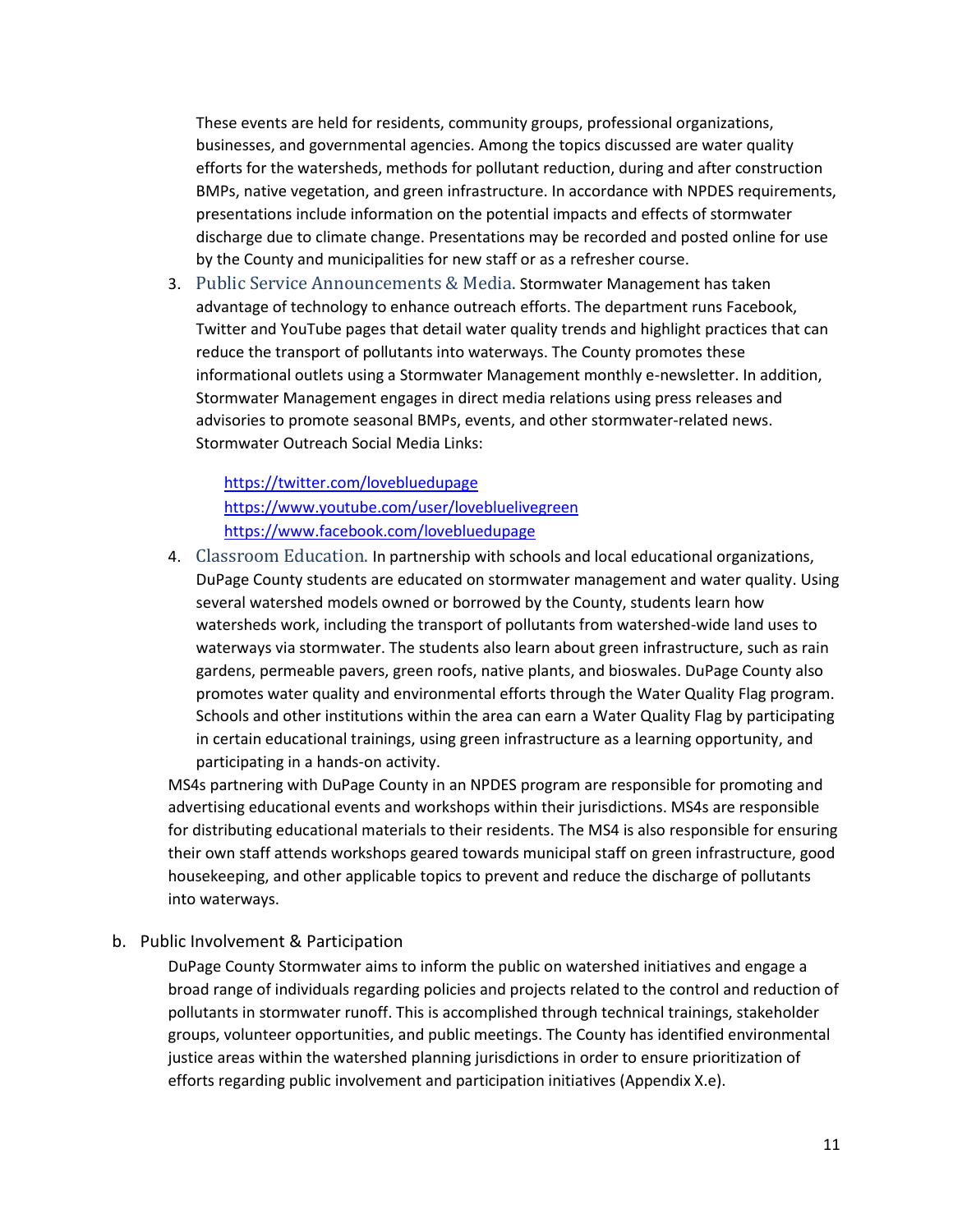- <span id="page-11-0"></span>1. Workshops. Stormwater Management annually supports several training initiatives throughout the County, including The Conservation Foundation's Environmental Summit and biannual Beyond the Basics seminars and the DuPage River Salt Creek Workgroup's chloride reduction trainings. The purpose of the events is to engage residents, organizations, and government agencies in pollution reduction practices and volunteer opportunities.
- <span id="page-11-1"></span>2. Stakeholder Meetings. Stormwater Management hosts at least two regular water quality stakeholder meetings per year in each of the County's three main watersheds. These meetings address matters pertaining to pollutant reduction on a watershed level. In addition, input on water quality impairments is requested from stakeholders for incorporation into watershed planning efforts, which may cause the formation of separate stakeholder groups any given year.
- <span id="page-11-2"></span>3. Public Meetings & Hearings. Stormwater Management will provide opportunity for public comment at several locations throughout the watershed in order to reach all interested residents on the adequacy of its MS4 program, watershed plans, and projects. At least one public meeting or hearing also accompanies public comment periods associated with plans or projects. The County will publicize public comment periods in accordance with its education and outreach initiatives and include opportunities to comment online, in person, or by mail.
- <span id="page-11-3"></span>4. Program Coordination. Stormwater Management coordinates educational and public involvement strategies. To gauge their effectiveness, the County develops and distributes surveys via an email list, webpage, and on social media. These surveys measure citizen views, behaviors, and concerns pertaining to a variety of topics, including water quality, property management, flood perceptions, and residential pollutant control. County staff and/or educational partners analyze results of these surveys in order to improve and enhance the current program.
- <span id="page-11-4"></span>5. Volunteer Opportunities. A variety of volunteer opportunities are sponsored by Stormwater Management, including:
	- The Adopt-a-Stream program, which engages the public by providing an opportunity to pick up trash and/or monitor a stretch of waterway;
	- The DuPage River Sweep, which is an annual event that allows residents, groups, schools, and businesses to volunteer for a day to pick trash out of a section of a local waterway; and
	- The Storm Drain Medallion program, where students can apply medallions on storm drains, which notifies the public where the drains lead and why nothing should be dumped into them.

Participating MS4s are responsible for advertising and promoting meetings, hearings, and events online and within their jurisdictions. The MS4 is also responsible for ensuring attendance by their own staff, as necessary.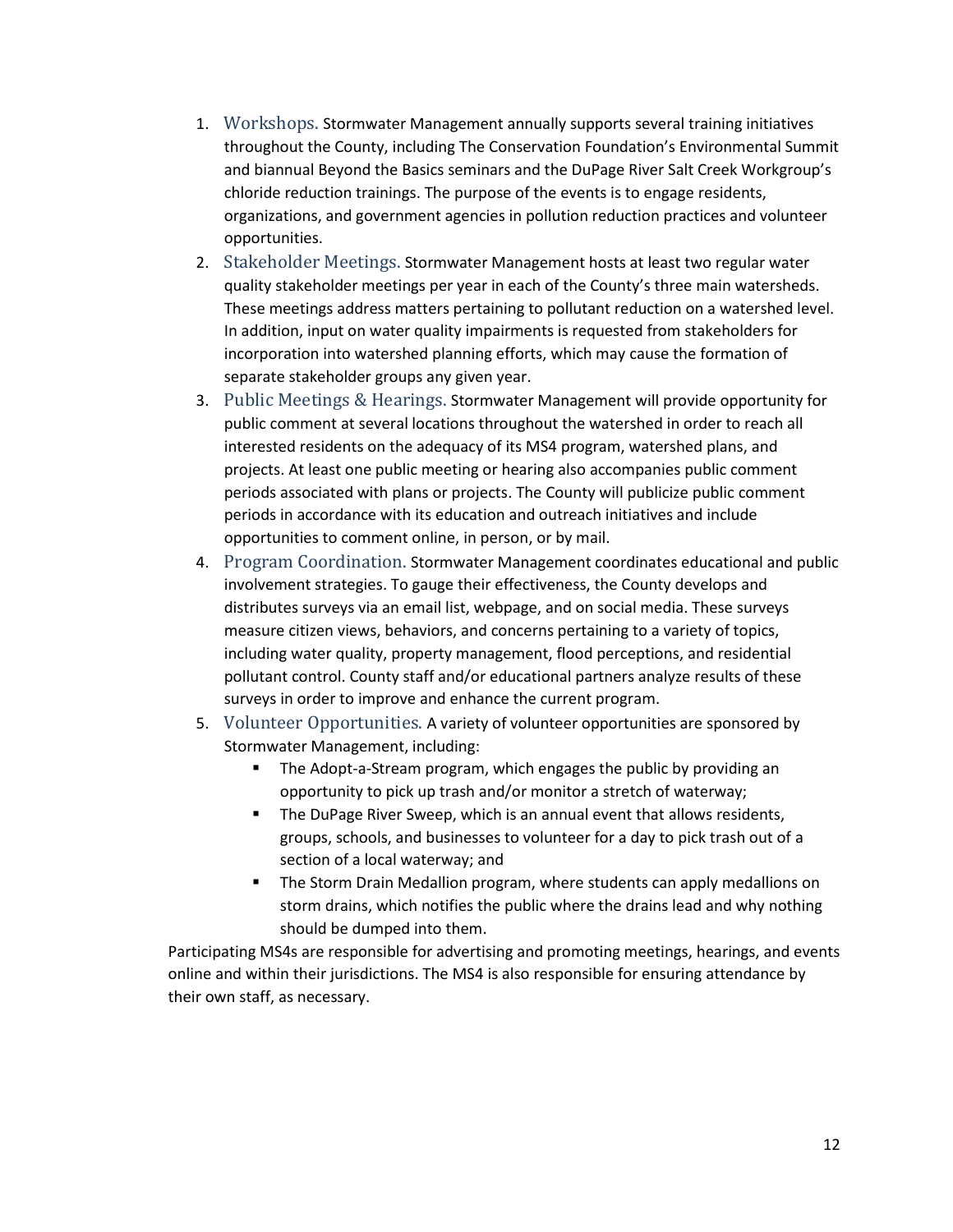<span id="page-12-0"></span>c. Illicit Discharge Detection & Elimination

DuPage County performs field inspections of all known MS4 outfall locations for illicit discharges (Appendix X.f). The public may report illicit discharges to the County or co-permittees directly or through the DuPage County Citizen Reporter:

<https://gis.dupageco.org/CitizenReporter/index.html>

DuPage County Stormwater Management conducts inspections of MS4 outfalls within one major watershed per year. Priority outfalls have been identified throughout the program area and are inspected annually.

- 1. The County has developed a comprehensive storm sewer atlas from information obtained from partnering permittees. This atlas identifies the location of storm sewers and the outfall point where a discharge into a Water of the State occurs. This atlas is to be regularly updated to incorporate new projects as well as when updated information is received from other agencies. The atlas is also updated as outfall locations are verified and inspected for potential illicit discharges in the field.
- 2. DuPage County conducts the ten-step prioritization program identified in the DuPage County IDDE Program Technical Guidance (Appendix X.f). The outfalls in each watershed are inspected according to the established schedule. Dry weather sampling is conducted throughout the watershed in order to detect any non-stormwater discharges being conveyed through the storm sewer system.
- 3. When a suspect illicit discharge is located during dry weather conditions, field testing of pollutants is conducted. Testing parameters include temperature, surfactants, ammonia, fluoride, specific conductance, and pH.
- 4. If a discharge from an outfall is suspected to be from an illicit source, the MS4 owner is notified and tracing procedures are conducted using the storm sewer atlas, as well as visual inspections of sewers in the field.
- 5. DuPage County offers educational resources regarding illicit discharges to residents and businesses. Information regarding the DuPage County Citizen Reporter is posted on DuPage County's website so that members of the public, residing throughout the watershed, can report suspected discharges from the storm sewer into a Water of the State. The end goal is to stop the discharge and educate the polluter on the implications of such actions. The site of the discharge is evaluated to determine any necessary remediation actions.
- 6. DuPage County conducts presentations to train appropriate staff members for all partnering permittees on the hazards associated with illicit discharges and the improper disposal of waste, as well as the requirement and mechanism for reporting such discharges.

Illicit source removal procedures are outlined in IDDE Ordinances, which are incorporated into and enforced through applicable County and municipal codes. Each MS4 is responsible for enforcement within their jurisdiction or may elect to have the County enforce. If an MS4 chooses to have the County enforce their IDDE ordinance, such an arrangement must be established through an intergovernmental agreement. The MS4 is also responsible for promoting use of the DuPage County Citizen Reporter by their residents and promoting education to reduce illicit discharges within their jurisdictions.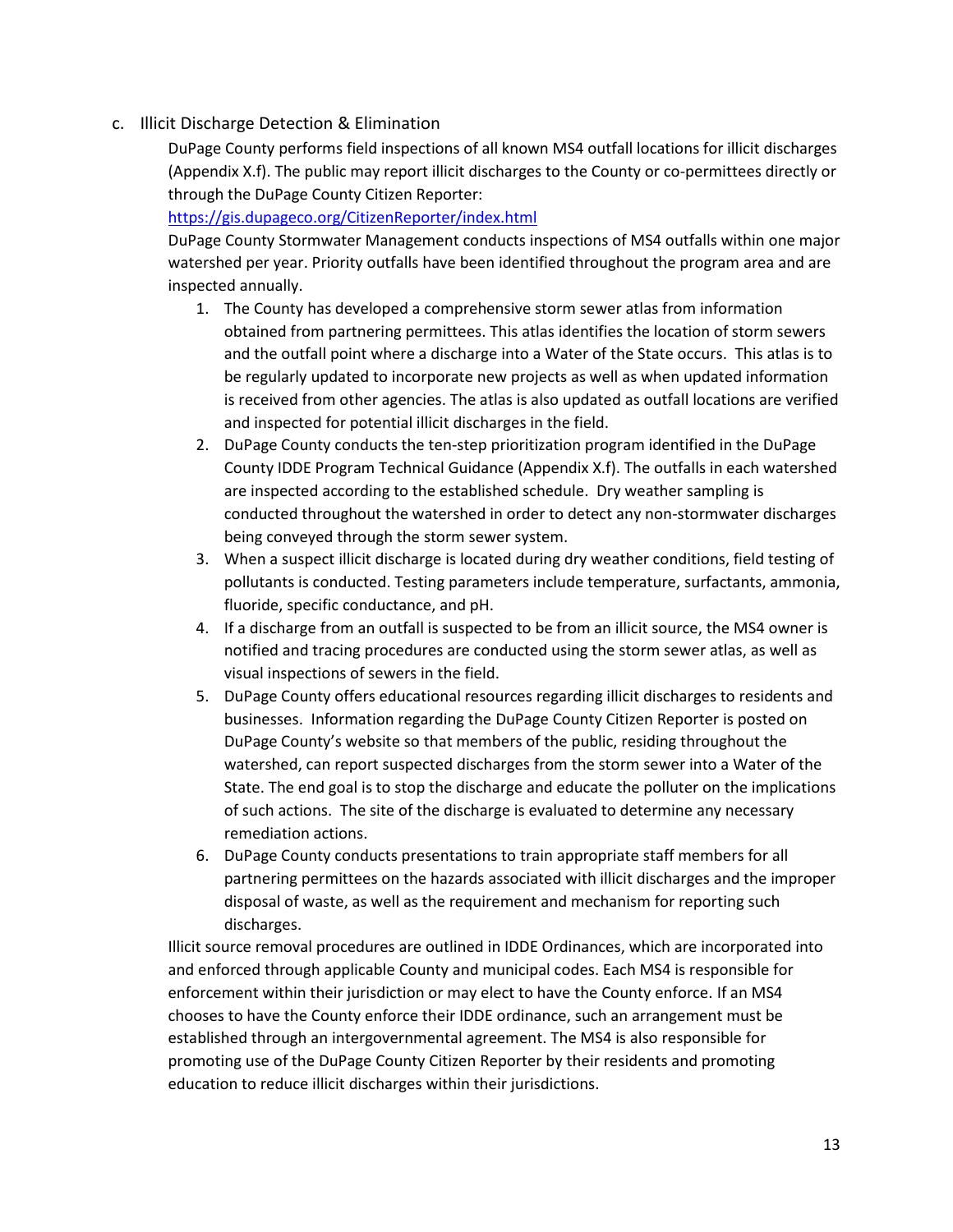Stormwater Management also offers support to municipalities in the event of a fuel or chemical spill that has entered or has the potential to enter nearby waterbodies. Staff can distribute absorbent booms and coordinate clean up through an environmental company. See Appendix X.h and X.i for the spill response and reporting information.

### <span id="page-13-0"></span>d. Construction Site Storm Water Runoff Control

DuPage County has developed and enacted the DuPage County Countywide Stormwater and Floodplain Ordinance (DCCSFPO) and will continue to administer the DCCSFPO and update as necessary. The Ordinance can be found at:

[https://www.dupageco.org/EDP/Stormwater\\_Management/Stormwater\\_Regulatory\\_Services/5](https://www.dupageco.org/EDP/Stormwater_Management/Stormwater_Regulatory_Services/54956/) [4956/](https://www.dupageco.org/EDP/Stormwater_Management/Stormwater_Regulatory_Services/54956/)

The DCCSFPO was first adopted in 1991 and last revised in May 2019. The DCCSFPO provides regulatory authority for developments in participating communities and unincorporated DuPage County. These communities may choose to review and process all aspects of the stormwater permit (complete waiver communities), while others may choose to delegate review authority for development in wetlands, floodplain, and buffer (partial waiver communities), or the communities may allow DuPage County to review and process all aspects of the stormwater permit (non-waiver communities). Complete and partial waiver communities are responsible for reviewing sediment erosion control and post construction best management practices, unless they request DuPage County to review them on their behalf. The DCCSFPO establishes a minimum level of regulatory compliance that a municipality or unincorporated portion of the County must meet. As the DCCSFPO has been adopted into DuPage County's County Code, it serves as the regulatory mechanism for enforcement of these requirements. The DuPage County Stormwater Management Planning Committee oversees the administration and enforcement of the DCCSFPO on a countywide basis.

- 1. The DCCSFPO includes provisions for sediment and erosion control. Site development plans for any construction site in which ground disturbance is occurring must include a sediment and erosion control plan. Each site development plan must provide proper sediment and erosion control in order to obtain a permit. Guidance on Construction Site Runoff Control can be found in Appendix X.i and from the Illinois Urban Manual at: <https://illinoisurbanmanual.org/>
- 2. Construction sites are inspected to ensure that disturbed areas meet soil erosion and sediment control requirements as outlined in the DCCSFPO. Inspections are conducted before and during construction to ensure proper sediment and erosion control. The DCCSFPO mandates that developments disturbing one acre or greater of land shall comply with the requirements of General Permit ILR10. As-built inspections are conducted on all development sites immediately following site development to ensure that each site is properly stabilized.

#### 3. Based on the level of service requested, the municipality shall provide one of the following:

**■** If the municipality will conduct reviews of construction site runoff control on their own behalf, the municipality shall provide documentation to the County for inclusion in the annual report or upon request of the IEPA during facility inspections. This documentation should include the number of sediment and erosion control reviews and inspections conducted by the municipality for compliance with the NPDES program, as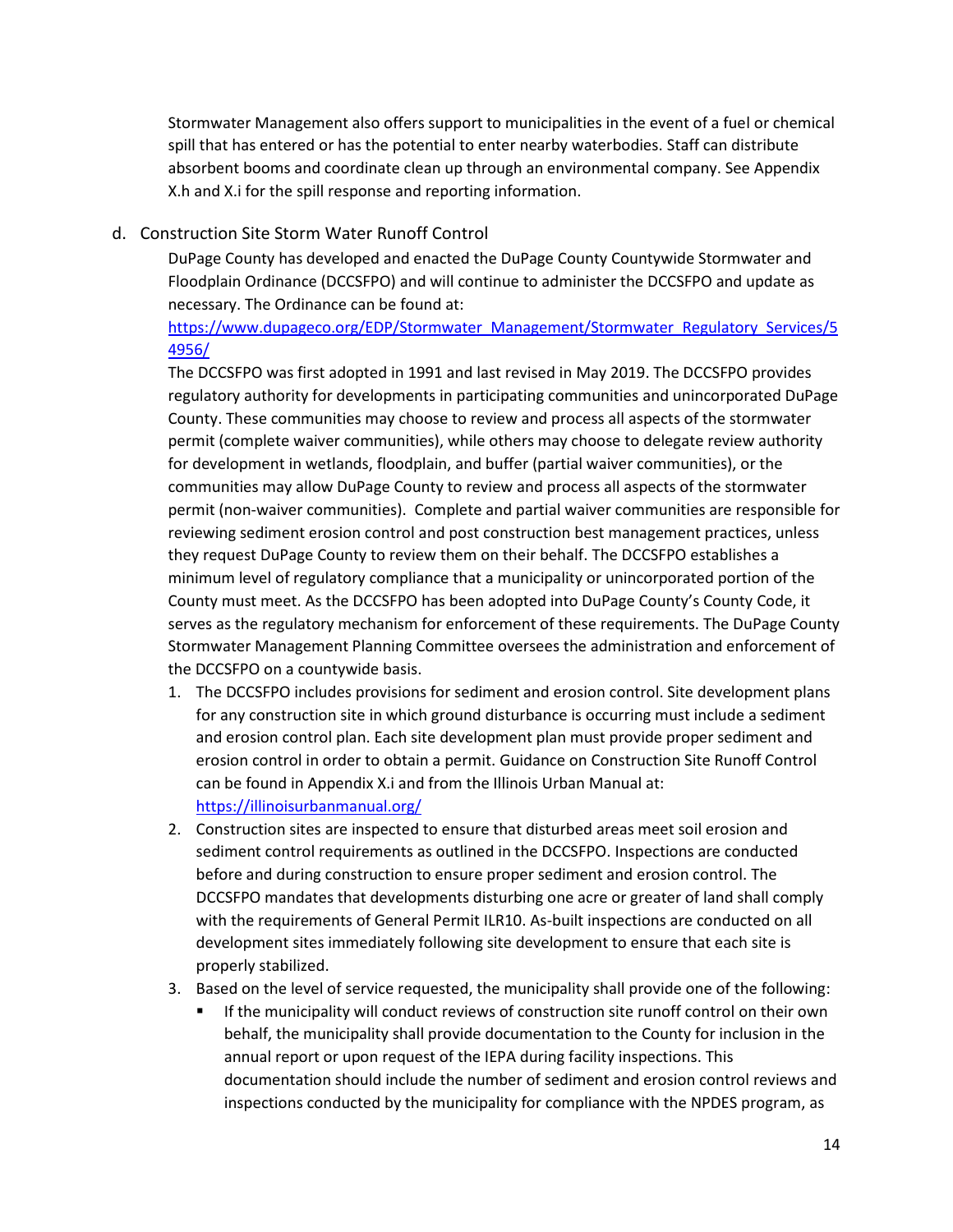well as any enforcement action. Additional details may be required for inclusion of future annual reports as required by the IEPA.

**■** If the County will perform reviews of construction site runoff control wholly or as requested on the behalf of the Municipality, the County will document all sediment and erosion control reviews and inspections conducted on behalf of the municipality for inclusion in the annual report or upon request of the IEPA during facility inspections required by General Permit ILR40.

### <span id="page-14-0"></span>e. Post-Construction Stormwater Management in New- & Re-Development

The DCCSFPO was revised to include post-construction Best Management Practices in 2008. In 2012, and then again in 2013 the DCCSFPO was updated to enhance the BMP section and add volume control requirements to all development sites increasing net new impervious area by 2,500 square feet or greater The Ordinance can be found at:

[https://www.dupageco.org/EDP/Stormwater\\_Management/Stormwater\\_Regulatory\\_Services/5](https://www.dupageco.org/EDP/Stormwater_Management/Stormwater_Regulatory_Services/54956/) [4956/](https://www.dupageco.org/EDP/Stormwater_Management/Stormwater_Regulatory_Services/54956/)

Infiltration of runoff is allowed and considered to provide both volume and pollution control when sized correctly. The DCCSFPO provides regulatory authority for developments in participating communities and unincorporated DuPage County. These communities may choose to review and process all aspects of the stormwater permit (complete waiver communities), while others may choose to delegate review authority for development in wetlands, floodplain, and buffer (partial waiver communities), or allow DuPage County to review and process all aspects of the stormwater permit (non-waiver communities). Complete and partial waiver communities are responsible for reviewing post construction best management practices, unless they request DuPage County to review them on their behalf. The DCCSFPO establishes a minimum level of regulatory compliance that a municipality or unincorporated portion of the County must meet. Inspections are conducted before, during, and after construction to ensure site stabilization. As the DCCSFPO has been adopted into the County Code, it serves as the regulatory mechanism for enforcement of these requirements. The DuPage County Stormwater Management Committee oversees the administration and enforcement of the DCCSFPO on a countywide basis.

- a. The DCCSFPO requires a management and monitoring period including performance standards for BMPs utilizing native vegetation to ensure successful establishment of the planted native species. The management and monitoring period is typically 1- 3 years or until performance standards are achieved, depending on the planting plan being implemented. Post-construction inspections are conducted at all development sites utilizing native vegetation as a BMP, as well as for wetland, buffer, or riparian restoration and enhancement. These inspections are conducted by staff at least once per year for the duration of the maintenance and monitoring period or until performance standards are achieved. Long term operations and maintenance will be established in the permit for development sites utilizing native vegetation as a BMP. Development sites proposing to implement mechanical BMPs must also include long term maintenance plans to ensure that they remain functional.
- b. The DCCSFPO requires that proposed BMP designs are submitted with a development permit application. BMPs are reviewed for compliance with the pollution control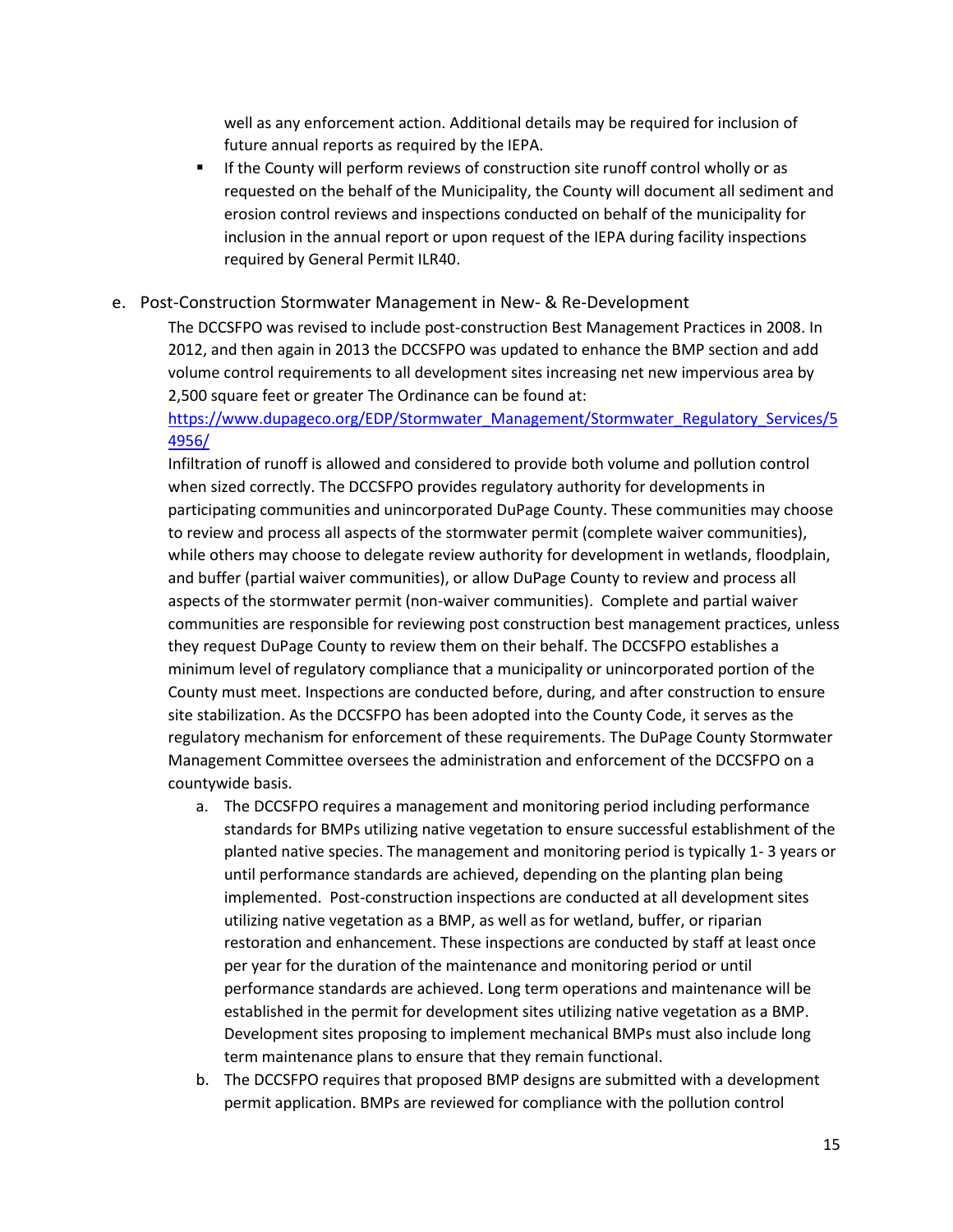requirements, as well as volume control provisions. Guidance on post construction BMPs can be found at:

[https://www.dupageco.org/EDP/Stormwater\\_Management/Water\\_Quality/1424/](https://www.dupageco.org/EDP/Stormwater_Management/Water_Quality/1424/)

- c. Reviews of as-built details of treatment trains, infiltration, and mechanical BMPs are conducted during construction to ensure they are installed correctly. Rock size is provided for infiltration trenches, and catch basins are inspected for mechanical BMP placement. As-built inspections are conducted on all BMP development sites immediately following site development and stabilization to ensure that BMPs have been implemented according to plan.
- d. BMP training is conducted as new regulations are added to the DCCSFPO. This training is offered to the public and is also specifically targeted to municipalities, developers, consultants, and others often involved in the stormwater permitting process.
- e. Based on the level of service requested, the municipality shall provide one of the following:
	- If the Municipality will conduct BMP reviews on their own behalf, the Municipality will be responsible for providing documentation for inclusion in the annual report or upon request of the IEPA during facility inspections required by General Permit ILR40. This documentation should include the number of BMP permit reviews and inspections conducted by the municipality for compliance with the NPDES program, as well as any enforcement action. The municipality will be responsible for ensuring municipal staff attends training as required by the IEPA.
	- If the County will perform BMP reviews wholly or as requested on the behalf of the municipality, the County will provide documentation of BMP reviews conducted on behalf of the Municipality for inclusion in the annual report or upon request of the IEPA during facility inspections required by General Permit ILR40. The municipality will be responsible for ensuring appropriate staff attends BMP training.

### <span id="page-15-0"></span>f. Pollution Prevention & Good Housekeeping for Municipal Operations

On an annual basis, DuPage County organizes training in procedures and practices that will minimize the discharge of pollutants from municipal operations into the storm sewer system for County and municipal staff. Examples of training topics include automobile maintenance, hazardous material storage, landscaping and lawn care, parking lot and street cleaning, pest control, pet waste collection, road salt application and storage, roadway and bridge maintenance, spill response and prevention, and storm drain system cleaning. Many recorded trainings can be found on our YouTube page:<https://www.youtube.com/user/lovebluelivegreen>

While each MS4 is responsible for day to day good housekeeping and pollution prevention within their facility, the County provides guidance materials to assist County and municipal staff in following the good housekeeping measures outlined in the ILR40 permit (Appendix X.j and X.k).

DuPage County Stormwater Management can provide shared services to local communities for the maintenance of BMPs and associated infrastructure. This may include vegetation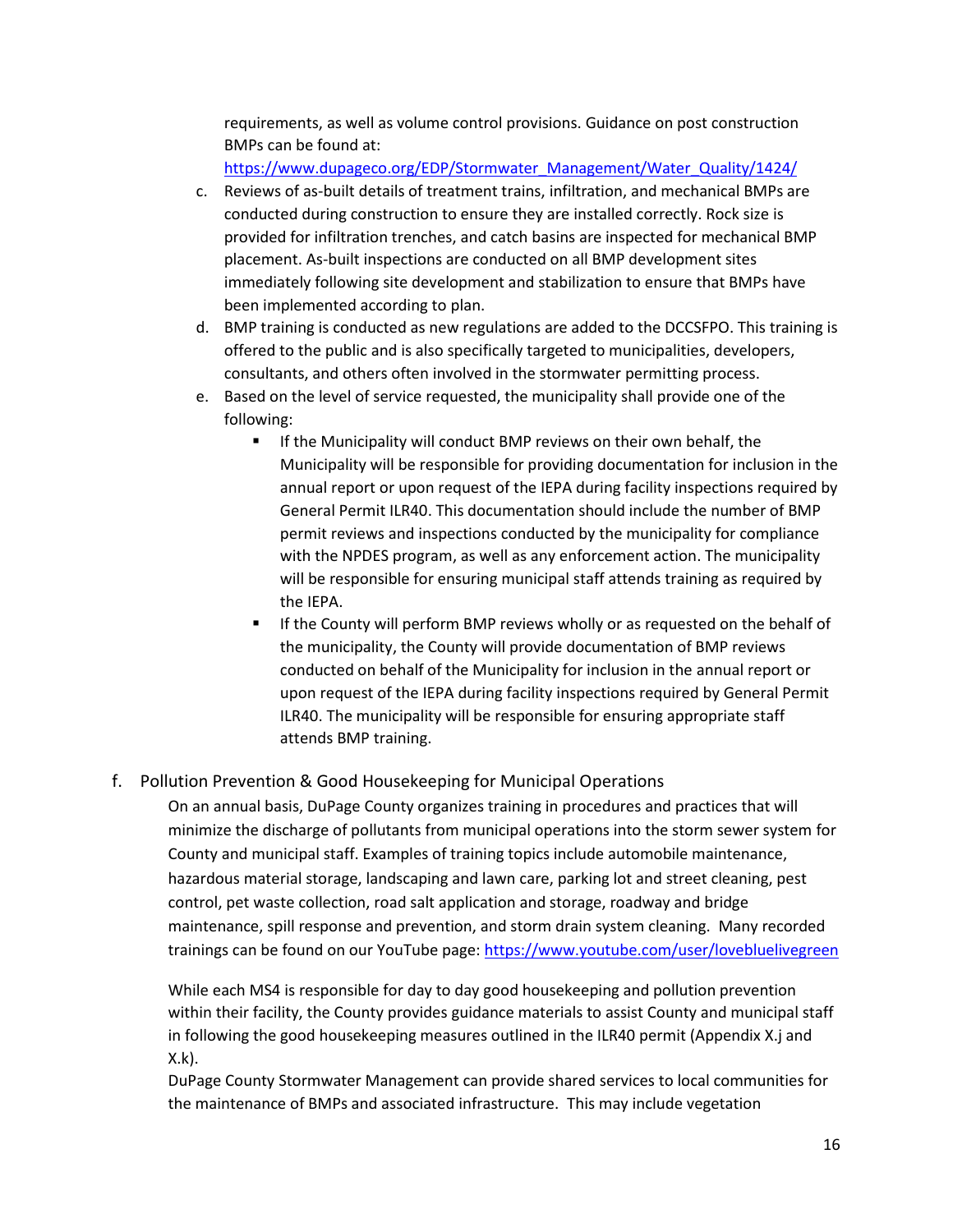management, storm sewer cleanout, street sweeping, and other maintenance activities. The shared services will be determined by the equipment and staff available from participating agencies.

The MS4 is responsible for ensuring that all applicable municipal staff positions attend appropriate training for their duties to prevent and minimize the discharge of pollutants into waterways. The MS4 is responsible for ensuring their staff and procedures adhere to good housekeeping measures in order to minimize the discharge of pollutants from municipal properties, infrastructure, and operations. The MS4 may choose to partner with the County to share services for maintenance of BMPs and associated infrastructure.

#### <span id="page-16-0"></span>g. Monitoring

The County has taken the lead role in developing and implementing a monitoring and assessment program which, when completed, will include an evaluation of BMPs. The evaluation is based on published research, an inventory of the number and location of BMPs implemented as part of the NPDES program, and an estimate of pollutant reduction from the BMPs. The County requests that the MS4 provide to the County locations and details on BMPs implemented as part of the NPDES program within their jurisdictions for inclusion in the BMP inventory.

The County and MS4s support and contribute to the DuPage River Salt Creek Workgroup ambient monitoring of waterways which will be performed within 48 hours of a precipitation event greater than or equal to one quarter inch in a 24-hour period. At a minimum, analysis of storm water discharges or ambient water quality includes monitoring for total suspended solids, total nitrogen, total phosphorus, fecal coliform, chlorides, and oil and grease. In addition, monitoring is performed for any other pollutants associated with storm water runoff for which the receiving water is considered impaired pursuant to the most recently approved list under Section 303(d) of the Clean Water Act. More information on the DuPage River Salt Creek Workgroup can be found at[: https://drscw.org/](https://drscw.org/)

#### <span id="page-16-1"></span>h. Reporting

The County is responsible for ensuring annual reports are completed and submitted to the IEPA by June 1 of each year. Annual reports include an evaluation of each minimum control measure, as well as reporting on measurable goals. Previous DuPage County Annual Reports can be found at: [https://www.dupageco.org/EDP/Stormwater\\_Management/1163/](https://www.dupageco.org/EDP/Stormwater_Management/1163/)

Co-permitees are responsible for ensuring that DuPage County Stormwater Management has all applicable documentation for inclusion in the annual report by May 1 of each year. Documentation shall include details on how the MS4 promoted education and outreach efforts within their jurisdiction. Municipalities will also provide statistics on permits issued for and inspections of development sites including Construction Site Stormwater Runoff Control and Post-Construction Stormwater Management conducted by the municipalities, including any required enforcement efforts. MS4s will provide any documentation on IDDE enforcement. MS4s will also be responsible for providing the County with current staff headcounts for recordkeeping and reporting of good housekeeping related training.